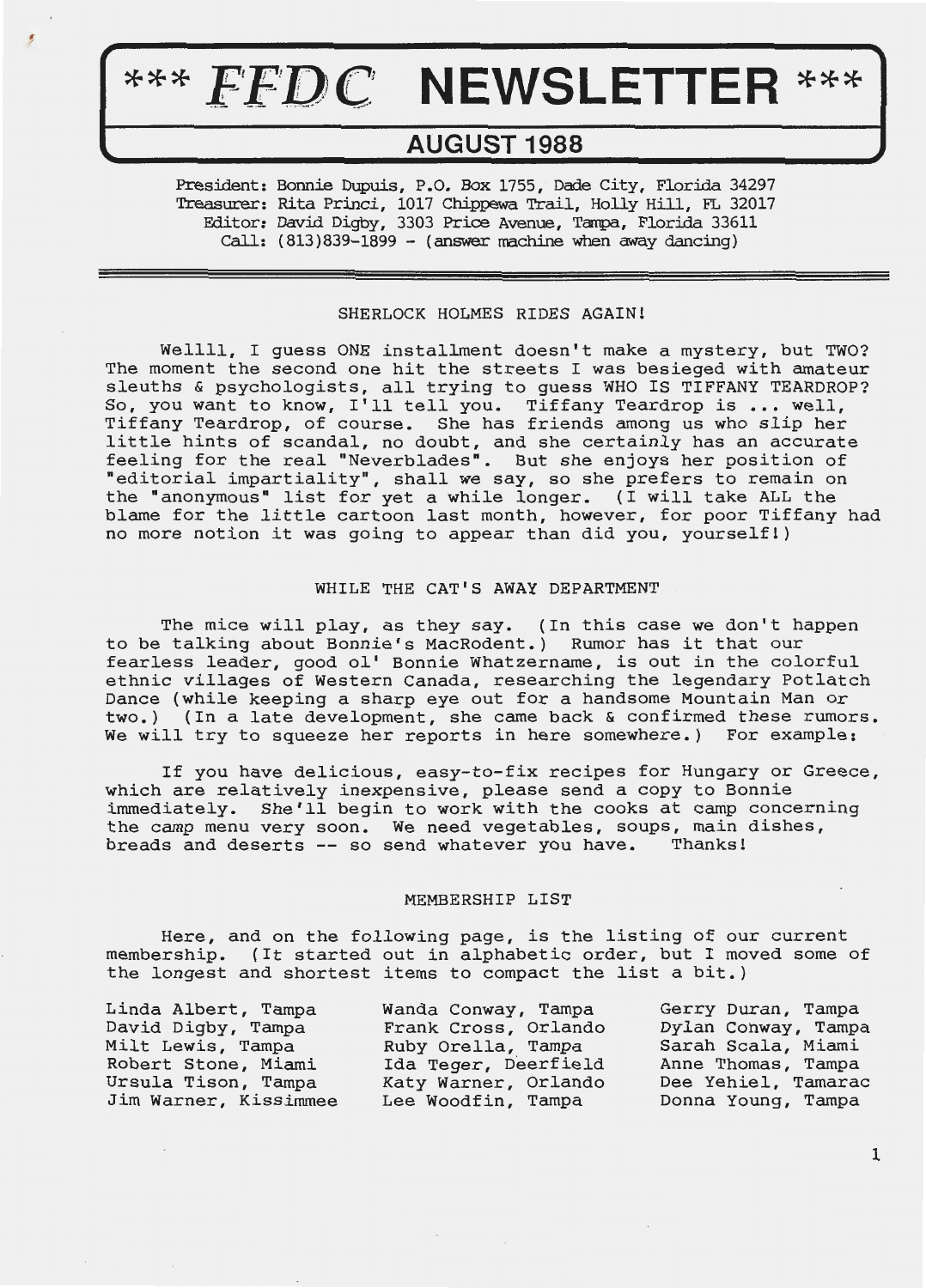Kathie Aagaard, Tampa Terry Abrahams, Tampa Marjorie Derrick, Melbourne Linda Baumel, Miami Beach Nancy Bercu, Tampa Theresa Borker, Orlando Connie Bush, Lakeland Gretchen Caldwell, Tampa Joyce Dewsbury, Gainesville Basia Dziewanowska, Key West Elizabeth Darling, Tampa Darthy Doliton, Tampa Bonnie Dupuis, Dade City Emanuel Corwin, *Miami*  Ida Epstein, Delray Ray Fishbein, *Miami*  Jeff Flint, Palmetto Goldie Glazer, Orlando Eleanor Gleiter, Sarasota Elinor Hall, Winter Park Ziona Hanash, Tampa Sue Harper, *Miami*  Pat Henderson, Orlando Joy Herndon, Orlando Anita Holloway, Orlando Mary Holmer, Nokomis Eileen Jacobs, Palm Harbor Harold Jung, *Kissimmee*  Andi Kapplin, Tampa John Karris, Orlando Bea Kaufman, Hallandale Phyllis Kelley, Sanford Art Kiefer, Tampa JoAnne Kordas, Maitland Jean Larson, Gainesville Joan Washington, Yale, MI Betty Dowd Loor, Tampa Marjorie Malerk, Deland Nancy Maranya, *Miami*  Helen Marks, Naples Virginia Marszal, *Miami*  Liz Nunan, Decatur, GA Dorothy Wolski, Lakeland Maria Pasetti, Tampa Pat Pieratte, Tallahasee Diana Polizo, Cantonment Andy Pollock, Tampa Bob Quibodeaux, Orlando Carol Santander, Tampa Phyllis **Winnick,** *Miami*  Lorrie Schumpf, Tampa William Schwartz, Valrico Edwina Scinta, Orlando George Senyk, Sharpes Debbie Shook, Holly Hill Jane Sneddon, Wheeling, WV Ann Stephens, Pinellas Park Ida Stern, N. *Miami* Beach Connie Walker, Pensacola

Demetrius & Shirley Babiak, Sarasota Ernesto & Judith Baizan, Tampa Tom *Bozigian,* Los Angeles, CA Emilie Brozek, Ormond Beach Bert & Rosanne Castro, Tampa Betty Ciallella, Urion, NJ Jackie & Don Davis, Land O'Lakes Stanton Deriel, Pembroke Pines Kathy Dudek, Bryson City, NC Larry Lou Foster, Pensacola Colleen Finegan-Stoll, Blacksburg, VA Catie Condran Geist, Palm Bay Celia Glotzer, North *Miami* Beach Millicent W. Goins, Jacksonville James R. Gold, Teaneck, NJ Joseph & Sofie Goodman, *Miami*  Sterling Green, Tarpon Springs Vivian Halpern, Plantation William Herman, Wheeling, WV Julius Horvath, Daytona Beach Norma D. Huff, Atlanta, Georgia Safia Rubaii Kahn, Boulder, CO Maria Kaloyanove, Cary, NC Arleen Kaufmann, Gainesville Kira & Marian Kersting, Tampa Atanas Kolarovski, Seattle, WA Morris Kole, West Palm Beach Gertrude Kole, West Palm Beach **Ana Lancaster, Land O'Lakes**  Deborah Lazarovic, Boca Raton **Gerald** & **Evelyn Licht, Ridge, NY**  Jaap Leegwater, Carmichael, CA David Leone, St. Petersburg Patti McDonald, Tallahassee Tom McDonnell, Gainesville Joy C. Mershimer, Chicago, IL *Naomi* Miller, Great Neck, NY John & Marie Millett, Sarasota Debbie & Judy Norris, Sarasota Mark & Irma Polster, Tampa Lisa & Rita Princi, Holly Hill Fred &-Juanita Schockey, Orlando Eleanor & William Sellers, Sarasota Jack & Linda Seltzer, Gainesville William & Barbara Simmons, Sarasota Pedro & Anna Trakas, St. Petersburg Herbert Traxler, New Carrollton, MD Eveline Van der Veer, The Netherlands Robert Volpi, Palm Beach Gardens Craig Whitehead, Gainesville Cubby & Jeannie Whitehead, Sarasota Fred & Gladys Wiedorn, Nokomis Elaine Prosnitz, Pembroke Pines Robert Weinstein, Tallahassee Larry Wartell, Winter Park Vyts Beliajus, Denver, CO Nil & Kevin Wilkins, Tampa Gary Doktor, Howey-in-the-Hills Gretel Dunsing, St. Petersburg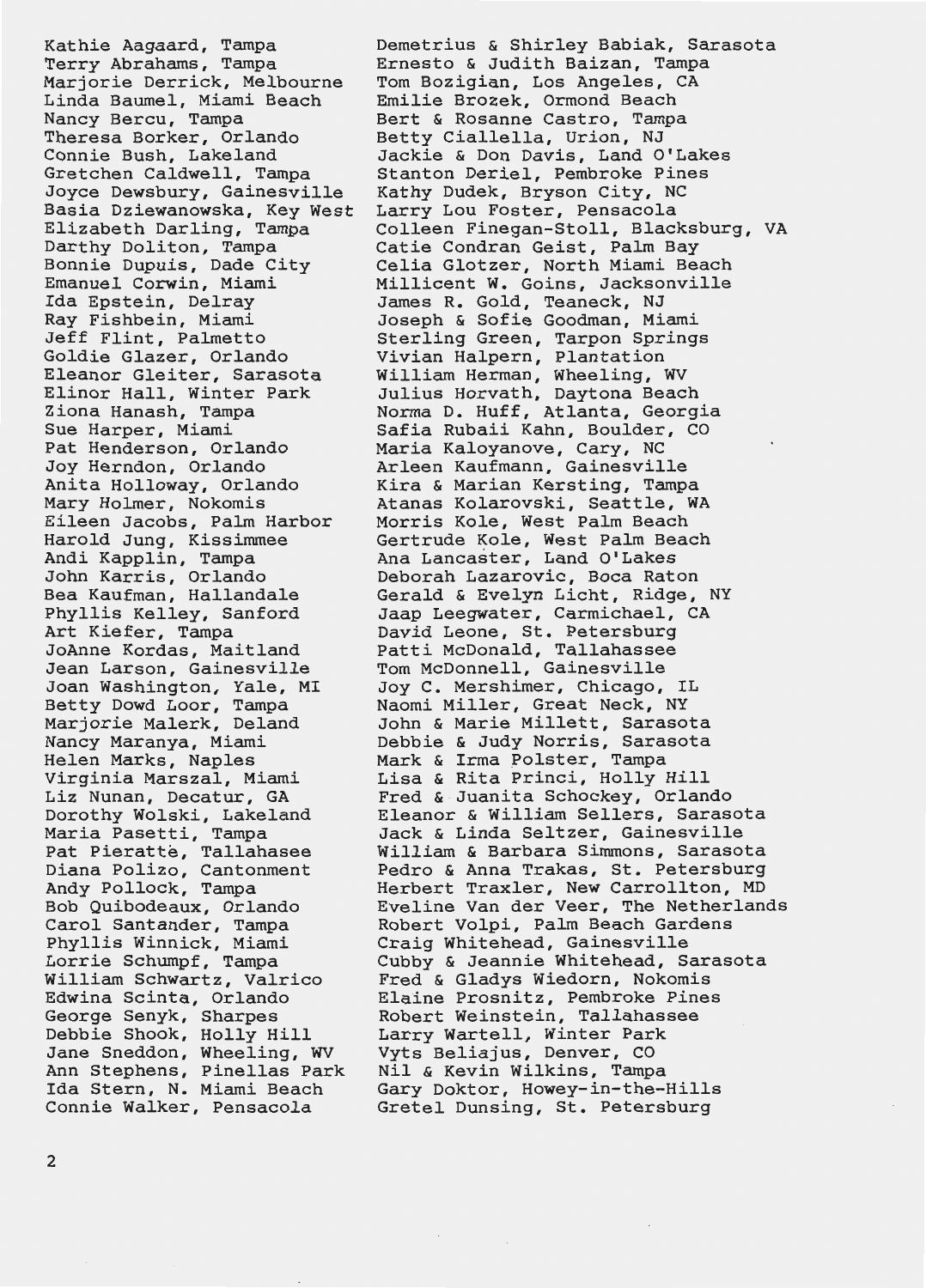# IF YOU DON'T READ ANYTHING ELSE IN THIS MONTH'S NEWSLETTER, AT LEAST READ THIS:

Last month at my request, David printed a list of members' names. According to our records, these people had not brought their 1988 FFDC membership up to the new annual dues standard, as ordained by the camp meeting back in February. Since the printing of this list, I received a note from one member who felt she had been publically humiliated by the appearance of her name on the list.

Please believe me when I say that I would never want to embarrass<br>anyone. I apologize from the bottom of my heart to anyone who felt I apologize from the bottom of my heart to anyone who felt this way. (All credit/blame for the headline on this list was entirely the editors, if that contributed to anyone's embarrassment.)

Understandably, some people still do not know what we are trying<br>to do. I had hoped that printing the names would help those people I had hoped that printing the names would help those people who were not present at our 1988 meeting, and those who gloss over their newsletters rather than reading them. I'd like to re-explain the reason for such crazy and confusing dues, lists, etc. (There has also been at least one other request for such a re-explanation, but without the expression of embarrassment.)

Under the old system, FFDC membership renewals were due in whatever month the person first joined. Because of this, the process of handling checks, sending lists of names to add or delete among the treasurer, editor and president, and revising the actual mailing list had to occur EVERY MONTH, not to forget the circling of dates and other reminders to members whose subscription was about to expire.

(In addition to the frequent and repetitive work required, there was much fretting over the delay and uncertainty, during the lengthy time that each renewal was being processed. Sort of like this yearl)

Beginning in 1989, under the new system, everyone will pay in January. The newsletter will be used to print a list of names and monies received. By February everyone will have a "receipt" in the form of finding their names on the published list.

In March the mailing list will be purged. With this system the paperwork burden will be concentrated from every month to once a year, (making it easier to "get it right", as well as to provide an easier and cheaper form of communication for the results.) Anyone whose name fails to make the list will know that their check was not received. So these people can contact the treasurer and straighten matters out immediately. Hopefully this system will be easier for everyone and solve the current problem where FFDC and members' records don't match.

The tricky part of this system is what is happening this year. We had to figure out what each member should pay to bring them to a January renewal date, (and then communicate that information to them.) The list that was printed last month was our (latest) attempt to complete the changeover.

If you believe that our records are wrong, a quick, pleasant note will be appreciated and honored. Rita, David and I can only go forward on the basis of the records we have. All of us are trying to do the best we can for our club, and we thank you for your support in these matters.

I'd like to thank this member for her note. I hesitate to list a name, because I'm unsure whether she'd feel exonerated or more embarrassed. I hope that this explanation and apology will be accepted. I truly want all of our members to be happy and to feel that they are an important part of our FFDC family.

(Editor's note: I apologize to Bonnie for editing this letter more heavily than others, (including everything in parentheses), as an expedient to avoid writing a separate note on the same subject.)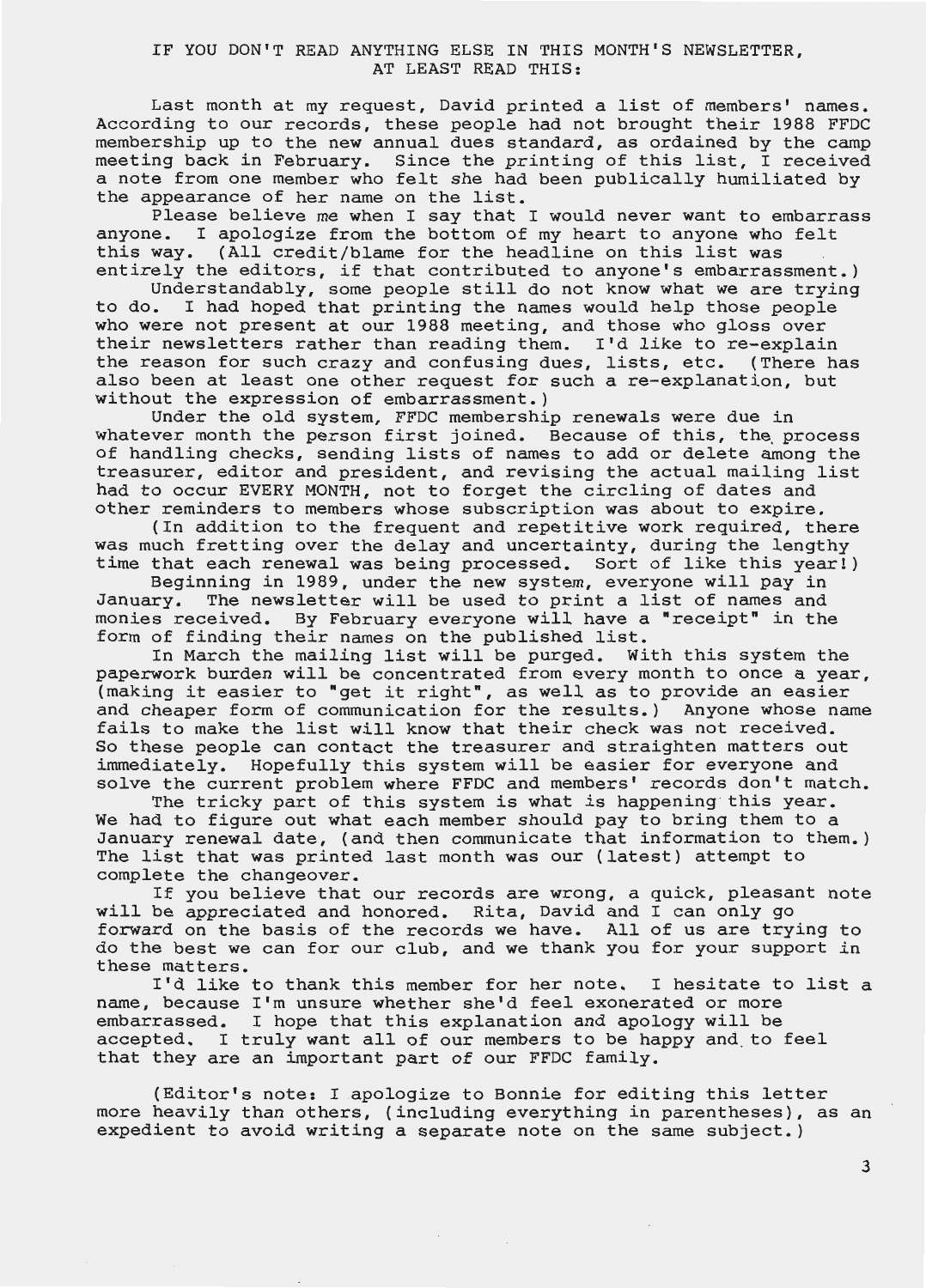Dear Members,

Today I am hiking in the land of the Sasquatch. Talk about a "hunk". Would Vivacious Vivian be jealous if I came home with this gorgeous giant? I suppose I might have to teach him about bathing, shaving and dancing ... but then no man is perfect. (There she goes, impugning my manhood again!) Since it seems to be the American Woman's dream to change the man she gets, I figure that this would be the ultimate challenge. If I find him and he has a brother, I'll be sure to share. Of course you must like the strong, silent type, enjoy camping & the outdoors, as well as be ready to relocate to a mountainous area.

Seriously folks, I'm in British Columbia in a town called Harrison Hot Springs. The weather is gorgeous, the mountains magnificent, the forests pristine, and the atmosphere relaxed. Now magnificant, the forests priscine, and the demosphere.

My three weeks in Western Canada are almost finished. I have a few days left to visit Vancouver & then I'll return home. I'll just have time to get my pictures developed before taking off for a week in Jamaica. Life can be tough, but somebody's got to do it.

WELL, ENOUGH ABOUT ME - ON TO FFDC ITEMS

First I'd like to share the results of this year's survey with you:

- Two thirds of the responders expressed a desire to keep two teachers, have singing (teach words to dances being learned) and decrease the overall number of dances taught at camp.
- Half wanted to continue the movies/slides, pot-luck snack, bazaar, regular and silent auction, as well as the culture corner, and to increase free time, time spent teaching styling, and time spent practicing new dances.
- Only one third wanted local performances, the campfire, and one  $\alpha$ teacher with local teachers reviewing previous camps. One tenth liked the idea of skits and concurrent sessions. Many mentioned a desire for live music.
	- (These facts were based on a total of 31 surveys returned.)

# NOW FOR THE EXCITING **NEWS**

We have our first teacher for Camp Ocala '89. Ta dah! Okay . Vanna, turn over those letters. Vanna. Oh Vanna, where are you? Sorry folks, I guess she's on vacation too. Well, just let me slip into something sexy & slinky, sweep my hair to the side, and add a jewel or two to my neck, ears, and wrist, and I'll do the job myself. Well, just use your imagination (lots of it) . . THE ANNOUNCER: Ladies and gentlemen, on tonight's Wheel of Folkdance Fortune we are happy to present Ms. Bonnie, who will be substituting for Vanna White. (SOUND EFFECTS: Booing and Hissing.) Bonnie is<br>wearing an unbelievable ensemble, and I do mean unbelievable. Her wearing an unbelievable ensemble, and I do mean unbelievable. overalls and mountain underwear shirt were designed by Pierre Goodwill. Her hair style was created exclusively for our show by Cave Women Naturale Salon, jewelry by Magnifying Glass Unlimited. (SOUND EFFECTS: Laughter). And now, folks, she'll hop-step-step across the stage to turn those all-telling letters. Will they be Greek, Serbo-Croation, Roman, or just plain Anglo-Saxon? Our contestants have once again selected the  $S, T, L, R, N$  and  $E$ , so we have:  $STE \t T_N S$ . (continued, next page)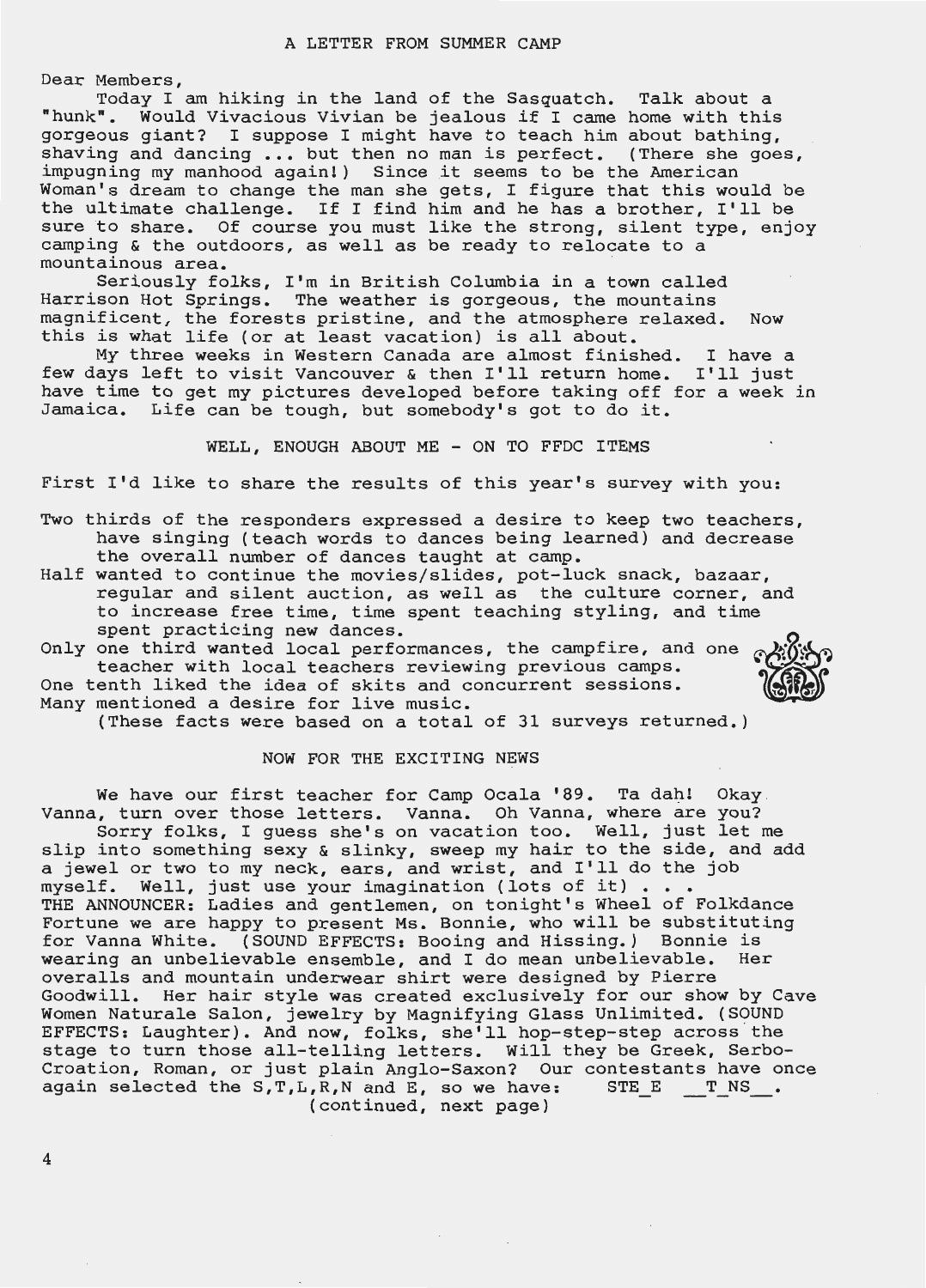#### MORE GROUPS TO ADD TO LAST MONTH'S LIST

Thursdays - Pensacola - Scottish - 7:30 to 9:30 PM - East Pensacola Heights Community Center. Sally Hall, (904) 932-3605

**"SPECIAL EVENT" ANNOUNCEMENTS** (Performances, as well as workshops & general participation!) July 31-Aug 5, Montreal Int FD Camp, Israeli week, (514) 481-3867 Aug 7-12, Montreal Int FD Camp, International week, August 7-13, Blue Ridge Mountain Dance Roundup - \$301 (Lloyd Shaw Foundation camp) call (719) 275-8755. August 15 - DEADLINE - - Y'all git Y'stuff in, rot naow, Y'hear? August 19, at 7:30 PM, Tampa will be teaching Santa Rita, at the Hunt Recreation Center, 4017 N Hesperides (off Tampa Bay Blvd.) August 20,21 - (Orlando area) - Israeli Workshop - Maurice Amar - JCC of Central FL, 851 N. Maitland Ave, Maitland, FL 32751 check for \$25/2 days, \$15/1 day (tell which day) by Aug 1. (407) 645-5933 August 19-22, - Buffalo Gap - Polish Family Camp call Basia Dziewanowska, (617) 926-8048 or (305) 296-6099. August 26 - Bradenton, 7:30 PM, - Olde Tyme Dance - August 28 - Miami - 1-5 PM - Old Time Dance Sept 2-5 Oglebay FD Camp - Joe Graziosi, Sandy Starkman, Bill Alkire. FD Camp c/o Stifer Center, 1330 National Rd, Wheeling, WV 26003. September 15-19, Cajun Music & Dance Tour - \$275 - Diana Polizo,<br>2400 Sunnydale Lane, Cantonment, FL 32533. (904) 968-2628 2400 Sunnydale Lane, Cantonment, FL 32533. September 25 - Miami - 1-5 PM - Old Time Dance - October 1 - Pensacola - Scottish Country Dance Workshop 9 AM - 1 PM, & Evening Gala 7-11 PM, (\$10 by Sept 23 to Sally G. Hall, 302 Camelia St, Gulf Breeze, FL 32561) (904) 932-3605 November 13 - Folk Fest '88 - 2PM, Performing Arts Center, Tampa. - (see FOLKFEST article) December 27-January 1, 1989 - Micanope Music and Dance Camp at Camp Ocala. Send \$75 deposit to Micanope Music & Dance Camp, PO Box 12135, Gainesville, FL 32604 - (Total is \$280 if paid before October 1.) For more information call (904) 495-2243.

# FOLK FEST FEVER FURIOUSLY FERMENTS!

Andy Pollock, chairman of Folk Fest 1988, is just back from vacation, but intends to get an information package out to the vacation, but intends to get an information package out to the moment performing groups in the next few days. If anyone tried to call him, performing groups in the next few days. If anyone tried to call f<br>please try again, because it looks like his answering machine ate predse try again, because it fooks fike his diswering machine at Pollock, 6104 N. Webb #1102, Tampa, FL 33615. 'phone (813) 882-4472.

### (continued from page 4)

(Bonnie has broken out in a Greek Hasapiko) - No clues Vanna, I mean Bonnie. (But Bonnie continues dancing, this time her favorite czardas is evident.) Hit the gong! Get the hook! (Bonnie is drug off the stage screaming STEVE KOTANSKY1 STEVE KOTANSKY! STEVE KOTANSKYl

Well, until next month I'll leave you with these parting thoughts -- Will Bonnie have ring around the neck from her show biz experience? Was it Captain Hook who drug her off stage? Will she get a date with a pirate or with the Sasquatch?

 $\sim$ 

Happy dancing, the bonnie of the bonnie of the Bonnie of the Bonnie of the Bonnie of the Bonnie of the Bonnie o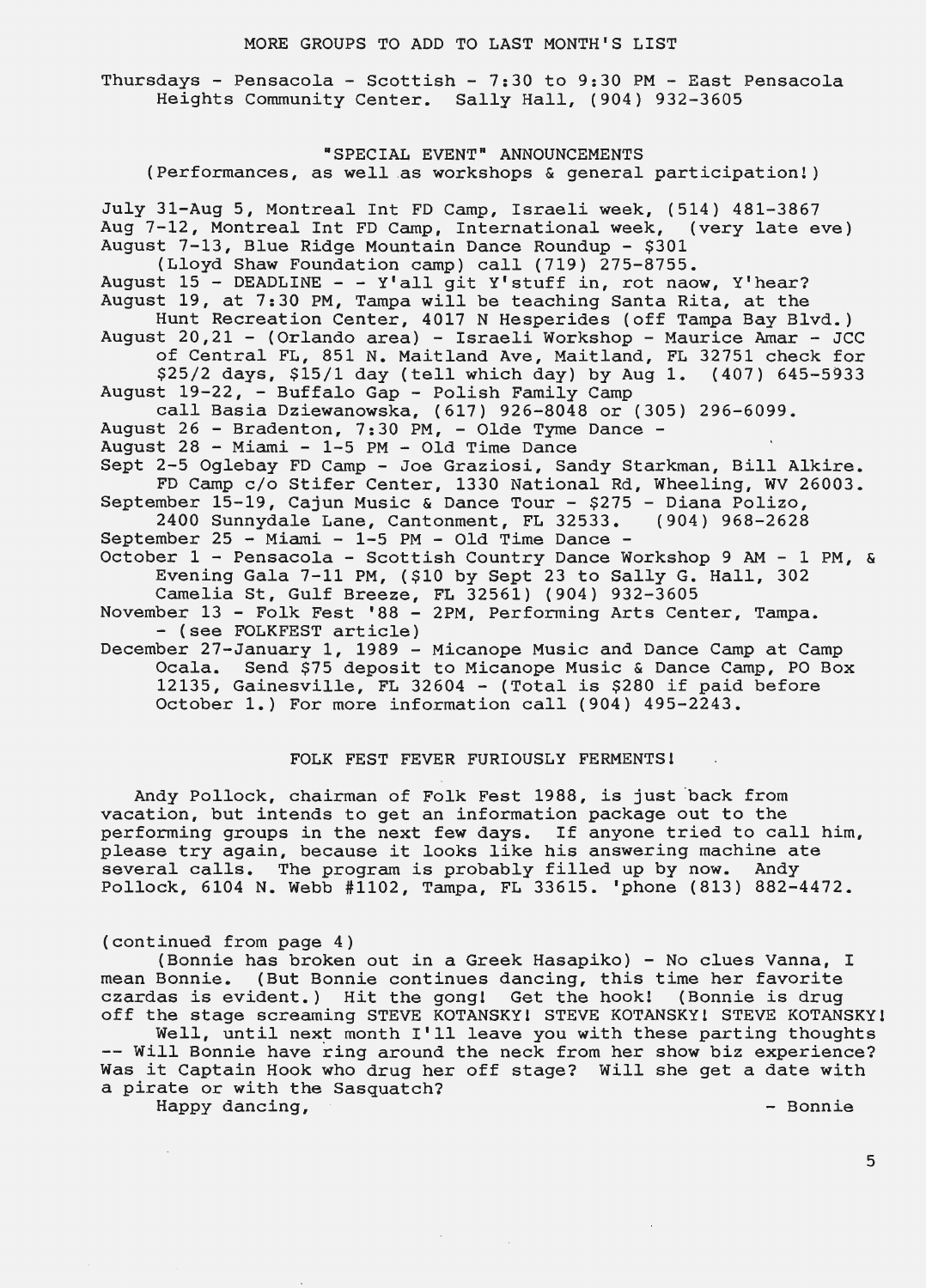Dear Bonnie, I just received my June Newsletter, and I am compelled to write to you tonight. I was saddened by your open letter to the members, and I wanted you to know how I feel. Although it is, like me, long winded, feel free to publish any part of it.

I have continued getting the newsletter even though I moved from Tampa, and have actually renewed it of my own free will. Why? First, because I want to keep up with "friends, enemies, and folkdancers". Second, because I want to help support the group (and the people) that second, because I want to help support the group (and the people) the<br>meant so much to me while living in Tampa ... it was the one support group that never let me down. I look forward to the newsletters and actually read them the same day that they arrive. I not only read it, I enjoy it. . . . I enjoy your letters, Bonnie. You are a born writer and have a real way with words. I feel I have gotten to know you more as PRES through your letters than in 6 years dancing in the same circle. . . . You have really contributed to the spirit of the newsletter and therefore the group (as has David).

I wanted so badly to come to Ocala Dance Camp this year. I did observe from reading the newsletter that many of the past problems and potential problems seemed to have been thought through and were under control. The time and effort that you put into organizing things was VERY evident. I could not attend, so I cannot comment on what came to pass. All I do know is that I understood perfectly what you were specifying or asking in order for the week-end to go more smoothly ... and I was impressed. My compliments to you!

I know it is a thankless job. I know personally what Terry went through when she organized the camps, and I wouldn't have wanted her job for all the Hambos in Europe. A lot of tears have flown over the dance camps. Of the 4 or 5 I have attended, I enjoyed the 2 or 3 for which I did not request a scholarship. When I worked in the kitchen, I saw a side of many fellow dancers that I did not know existed, and that I did not like. You expressed the attitude of many dancers whom I observed: "I had paid all this money and somebody should be making sure that I was having a good time".

One could forgive the dancer whose rudeness was an oversight, but even after sharing our feelings, few people changed their attitude or their actions. Everyone needs the eye-opening experience of helping to organize even a small part of the week-end, or even serve a regular meal. Maybe then all the dancers would put down their stun guns and work together to make camp a fun experience for everyone!

I noticed that you said that you had a few more months as PREZ. I hope that this does not mean that you are retiring with only one year's battle scars. FFDC will be hard put to find another Prez who will shoulder an un-campaigned-for post with the enthusiasm and dedication that you have shown.

By the way, I like the catchy titles of the local reports, David.

Next topic: More Tiffany Teardropll

With my dance shoes on, and a tear in my eyes - Colleen Finegan-Stoll

# (EDITOR'S NOTE:

We put back in a couple of pages we had thought to omit this trip, and loaded up the address page, so we got everything in that city, and fouded up the dudiess page, so we got everything in that<br>came in, but we can't guarantee that late stuff will always make it!)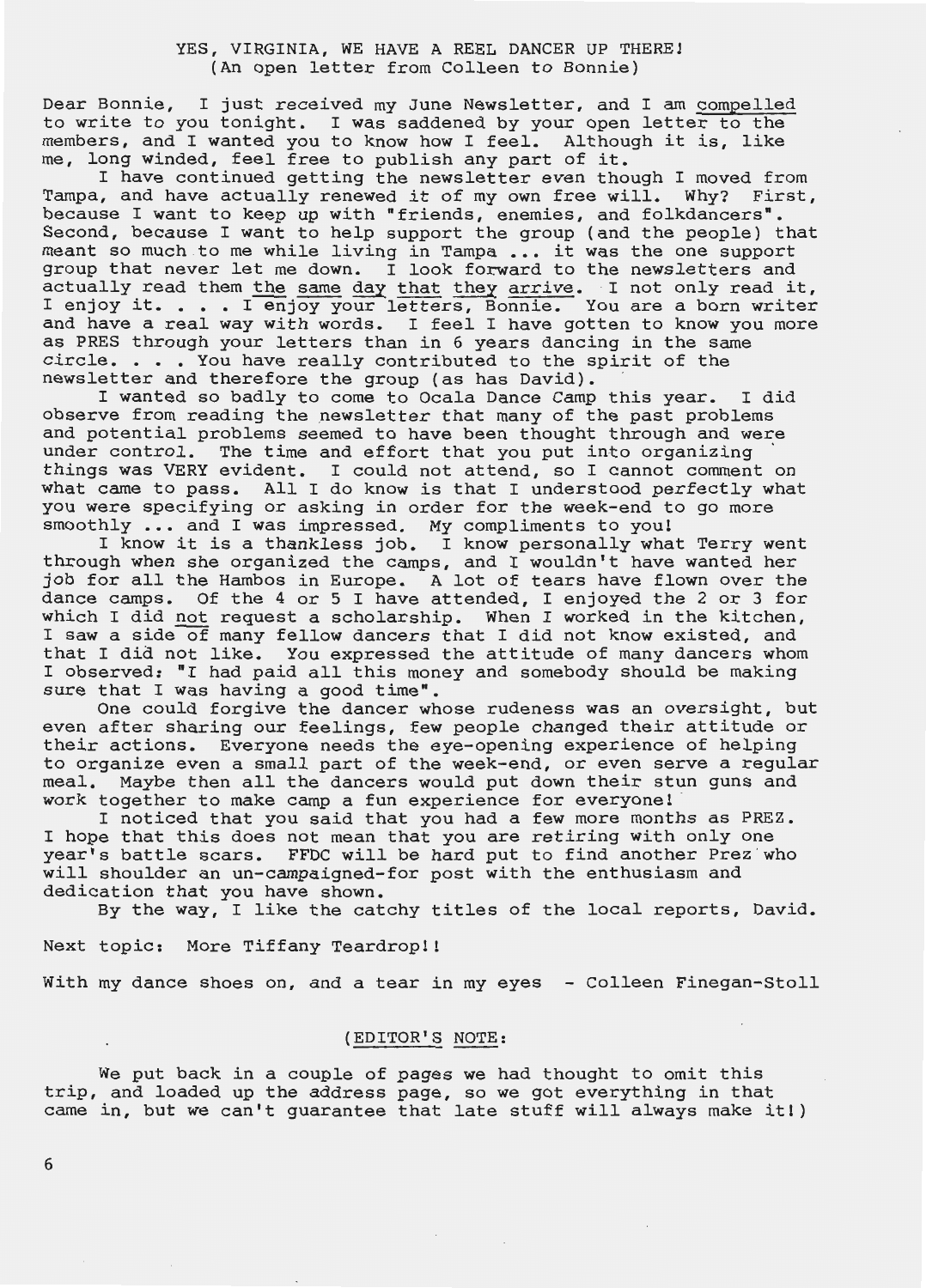"Hello," said Ethel Ann Arbuckle cautiously as she picked up the phone.

"Hello, Ethel Ann. How are you?" said a charming and confident voice on the other end of the line.

"I'm fine, thank you. Who is this?" asked Ethel Ann.

"This is Alex ... Alex Arkan ... We danced together a couple of weeks ago. Do you remember?" he asked hopefully.

"Oh, yes," said Ethel Ann who was trying to remain calm even though her heart had leaped up into her throat and was practically strangling her. For of course, this Alex Arkan was none other than the Absolutely Most Gorgeous Hunk that Ethel Ann had met that fateful night at folkdancing, and that she thought she would never see again. •I remember. I just didn't catch your name that night, and you hadn't been back since.<sup>•</sup>

back since."<br>" I know," Alex said, "I was called out of town suddenly. I just got back. I was sorry I didn't get to talk to you more that night. You just disappeared."

•Yes, well, I was suddenly taken ill," said Ethel Ann.

"Gee, that's too bad," said Alex, "There must be something going around. I just spoke to Vivian Vlasko. She gave me your name and number. I hope you don't mind. Anyway, she said she was sick these last two weeks and couldn't even go folkdancing. Isn't that awful?•

"It's terrible," said Ethel Ann. "But how did you get •.• oh, never mind. It just surprises me that after talking to Vivian you would even think about talking to me."

"Oh, Vivian's all right. She's just not my type," replied Alex. "She's too ... well, too VIVACIOUS. You're more my type, Ethel Ann, and I'd like to get to know you better. I was wondering ... are you going to the 4th of July camp at the Neverblades?"

"Yes," said Ethel Ann.

•would you like to ride together?" asked Alex.

"I'd love to, said Ethel Ann, "But I can't. I promised Miriam Mayim she could ride with me. Her car is too undependable. And my car is too small to take any more people comfortably." Ethel Ann felt a twinge of disappointment.

"That's too bad," said Alex. "My car is too small, also. I guess I'll just have to meet you at camp. I hope we can still be partners for the Scandinavian-Polish dances."

"I'd like that," said Ethel Ann. "Good," said Alex, "I'll see you at camp." And with that he hung up.

The next day, Ethel Ann and Miriam were on their way to camp. They arrived at the Neverblades at approximately six o'clock. After finding their cabins and getting settled in, the two women went up to the hall where the first folk dance party was already in progress. Ethel Ann looked nervously around for Alex, but he was not there yet. She began to dance but found she couldn't concentrate. She was tripping all over herself. "He'd better get here soon; I can't take much more of this," thought Ethel Ann.

But take it she did. Dance after dance; hour after hour; until no one was left at the party but the diehards. It was three o'clock in the morning. Ethel Ann finally said, "This is ridiculous! No woman should have to wait around for a man like this ... even if he is the Absolutely Most Gorgeous Hunk in the world. I'm going to bed!"

(continued, next page)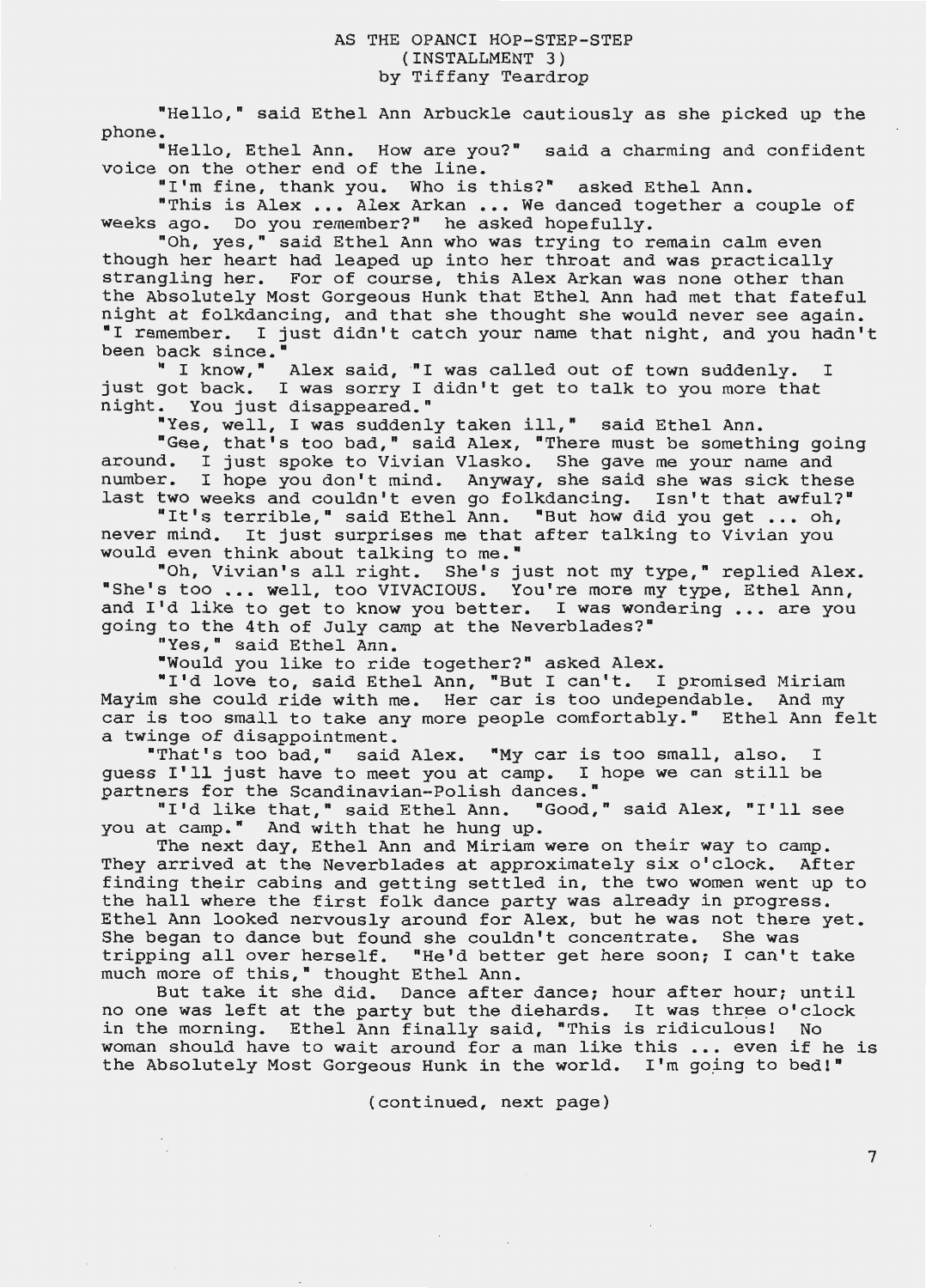Just at that moment, who should walk in but none other than Alex Arkan himself! Ethel Ann was elated. She was about to go speak to him when she saw something SO AWFUL, SO HORRIBLE that she could not contain her anger.

She ran up to Alex and shouted, "YOU SCUM! HOW COULD YOU?! MAY ALL YOUR TEETH FALL OUT EXCEPT ONE! WHEN YOU GET HOME I HOPE YOUR MOTHER BITES YOU! MAY YOU BE TIED TO A CHAIR AND FORCED TO EAT ARTIFICIALLY FLAVORED SNACK CAKES WHILE WATCHING RERUNS OF GILLIGAN'S ISLAND UNTIL THE NEXT FOLK DANCE DIRECTORY COMES OUT!" And at that, Ethel Ann stormed out of the hall, for you see, with Alex Arkan was the Absolutely Most Beautiful Woman Ethel Ann had ever seen.

•How amusing,• said Editor Norbert Noodlenodder, •This will make interesting reading in our newsletter."

"It's an outrage!" said President Hy Rocky. "How could Alex bring that Woman here?! Why, she's not even registered for campl"

Thus endeth another episode of our little story. It poses some interesting questions. Where did Ethel Ann go? Why did Alex bring the Most Beautiful Woman with him? Who is this woman? Will she be allowed to stay at camp even though she's not registered? Will Norbert really publish all this in the newsletter? Be sure and look for the next episode of "As the Opanci Hop-Step-Step," and until then remember, when doing a shoulder hold, support your own weight; don't hang; it's not nice. I remain yours faithfully,

- Tiffany Teardrop

### **TAMPA TRIVIA**

Scandinavian dancing is still every Wednesday evening, 7:30-9:30, at Hunt Recreation Center, (except for the first, which is English.)

The travelling Baizans made it home from a zig zag jaunt that had us in Utah, Idaho, and Wyoming for half the time, and then in Washington D.C. for the rest. We discovered that it was VERY HOT EVERYWHERE! Except in the Mormon Genealogical Library in Salt Lake City, where we spent 2 full days of air-conditioned comfort, scrutinizing film strips for our ancestors' birth records.

What took us out west was a get-together in Yellowstone Park of a California family branch we scarcely knew. I was asked to bring a few folk dance tapes and organize some dancing on one of the evenings. The hotel allotted us a 6 to 7:30 slot on the dance floor for this purpose. Ernesto and I and my cousin and her husband started off with a few foxtrots and tangos while the rest of the party assembled, and then I put them through the usual audience-participation repertoire: Carnavalito, Bele Kawe, Savila Sa Bela Loza, and others. All but one of our group of 17 (including 4 children) participated vigorously, while the one holdout sat and complained that we hadn't warned him to bring his video camera. The next morning at breakfast my cousin said they all wanted another dance night. (Can you believe this? Nondancers, and they're asking for more!) At the next hotel, then, with the management's enthusiastic go-ahead, a vast lobby with gleaming wood floor, and no time limit, we set up again. My relatives took part eagerly, (the hold-out video taping) and a lot of other hotel guests saw the fun and joined in. After a while one of our youngsters ceremoniously presented me with a necklace he had just purchased -ceremoniously presented me with a necklace he had just purchased -- with his allowance plus some extra wheedled from his mom, as I learned later -- because I was "teaching him to dance". Wow! Maybe that's what Florida needs -- a bunch of Californians!

(continued, next page)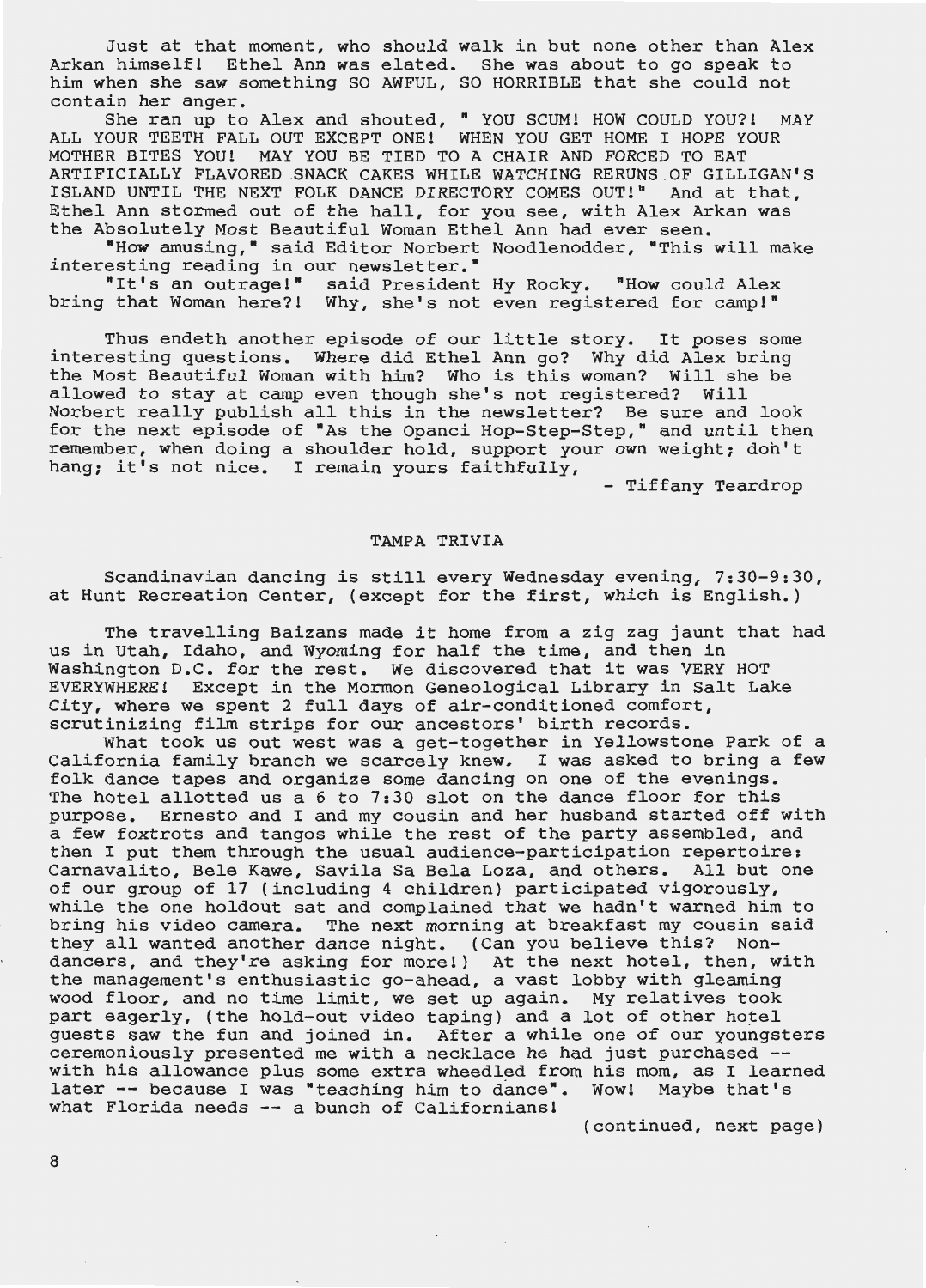(continued from previous page)

Those of you who remember Craig Miller from Tallahasee will be happy to know that he is alive and well and living in Salt Lake City. Last year he realized his golden dream of directing a performing group doing Yugoslav dances at festivals in Yugoslavia. Now he's sort of going with the flow, working at the Folk Life Center, putting together a weekly broadcast, organizing "Utah-slavia" (a festival based on participation of local ethnic Yugoslavs), and renovating his newest acquisition, a large old house in a charming neighborhood, where Ernesto and I had the pleasure of spending a few nights.

Then off to Washington, D.C., and Scandinavian Dance Week at Buffalo Gap, W. Virginia, where 100 dancers and musicians (including Tampans Kathie Aagaard and Andy Pollock) plus 20 to 30 staff people rampans nather hagaard and hid; refresh, pras is to so starr people made for a full camp! Teachers were Roo Lester for basic techniques, Olaf Sem, the dynamic Norwegian Telespringar expert, the Swedish couple, Kalle and Ingeborg, and the musicians John Chambers (who used to play for us in Tampa), Bruce Sagan, Loretta Kelly, and Leif, the Swedish fiddler. Each morning we had a dance class with each of the 3 teachers. Most of the attendees were very good dancers, and some were excellent. The teachers called often for a change of partners so that everyone got a chance to learn with a good partner who was possibly already familiar with the dance being taught. Even when one '"knows the dance" there is much to learn in the way of foot placement, tricks of balance, etc., to improve one's dancing. After lunch came a craft class, followed by one dance period in which the teachers rotated, and then free time until supper. Immediately afterward came a one-hour period for such activities as staff or student concerts, slide shows, etc.

And then the evening party. The band escorted us to the dance hall, played while we changed into our dancing shoes, and led us into the hall for a gammaldans set of waltzes, hambos and schottisches. Following this they alternated springar/gangar sets played by Loretta on the hardingfele with sets of Swedish bygedans and other requests played by the fiddlers. In the final set of the evening the few surviving dancers invariably kept Loretta playing until 1 or 2 in the morning.

According to camp tradition, however, on Wednesday after evening snack, the "Balkan workers" staged an alternate music and dance activity in the dining hall. Fiddles were put aside in favor of gaida, kaval, and tupan, and for a few hours the paiduskas and ruchenitsas reigned supreme.

Meals were varied, delicious and abundant, with plenty of vegetable and fruit (and cookies). Cold juices, sodas, and beers were available, and we could settle our tabs at the end of camp.

Anyone who might want to attend next year should ask to be put on the mailing list now. Write to Judy Barlas and Bruce Sagan, 425 Everett Dr, Lansing, MI 48915. Remember, this year's camp was sold out! - Judith Baizan

# TAMPA TRAGEDY

We just got to love having her here, and now she's going back to California! Woe is us! But the least we can do is to help make her trip as comfortable as possible, so if you know anyone who might be interested in carpooling to California early in August, please have them contact Nancy Bercu, (813) 839-3649 in Tampa.

 $\sim$   $\sim$